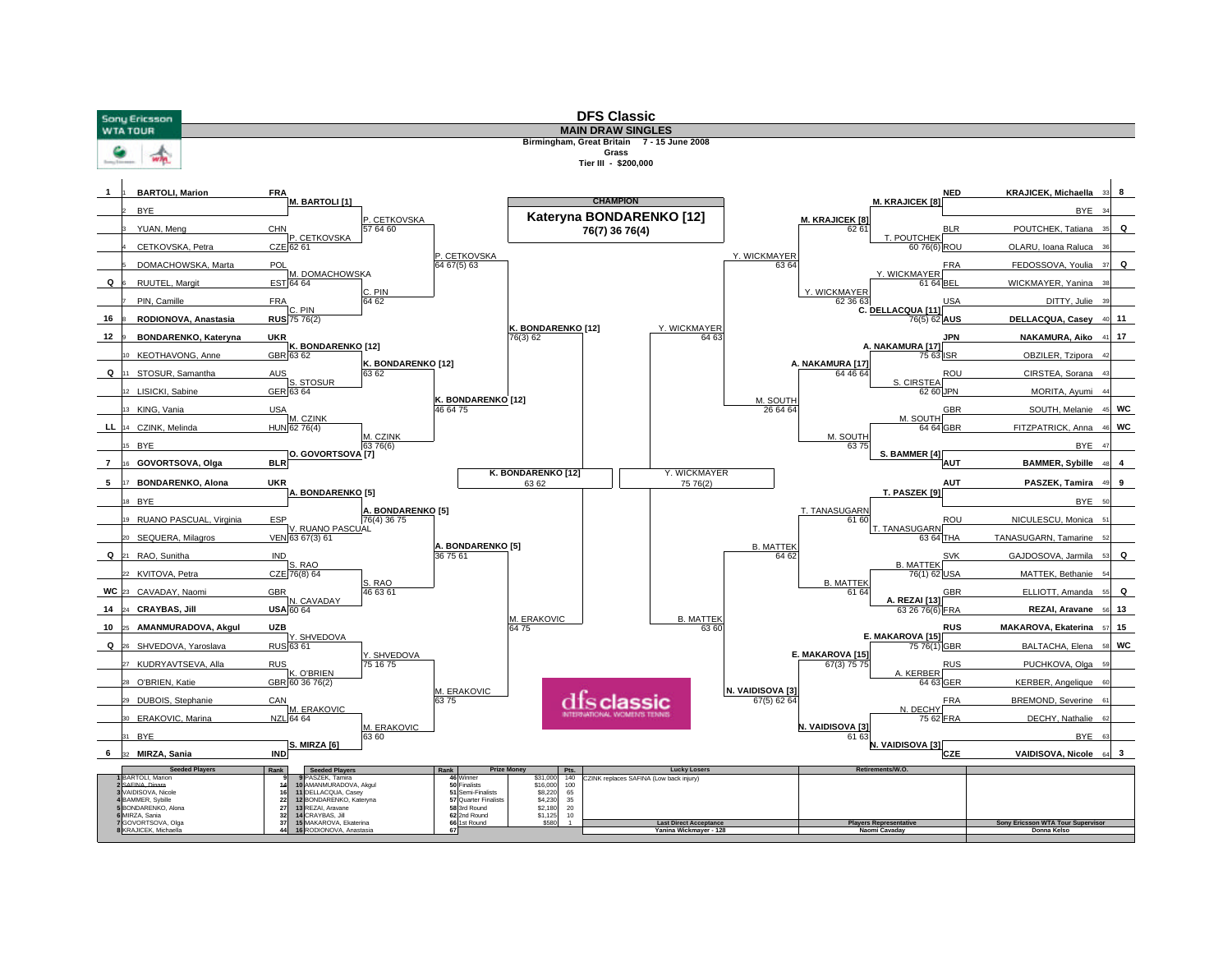

| <b>Seeded Players</b>                      |    | Prize Money (Per Team)           |         | Pts.                         | <b>Alternates</b> | Retirements/W.O.                  |
|--------------------------------------------|----|----------------------------------|---------|------------------------------|-------------------|-----------------------------------|
| 1 BLACK, Cara / HUBER, Liezel              |    | Winner                           | \$9,250 | 140                          |                   |                                   |
| 2 BONDARENKO, Alona / BONDARENKO, Kateryna | 31 | Finalist                         | \$4.760 | 100                          |                   |                                   |
| 3 RAYMOND, Lisa / STOSUR, Samantha         | 46 | Semi-Finalist                    | \$2.450 | 65                           |                   |                                   |
| 4 MATTEK, Bethanie / MIRZA, Sania          | 47 | Quarter-Finalist                 | \$1,260 | 35                           |                   |                                   |
|                                            |    | <b>First Round</b>               | \$650   |                              |                   |                                   |
|                                            |    |                                  |         |                              |                   |                                   |
|                                            |    | <b>Last Direct Acceptance</b>    |         | <b>Player Representative</b> |                   | Sony Ericsson WTA Tour Supervisor |
|                                            |    | <b>Bremond/Ruano Pascual 174</b> |         | <b>Severine Bremond</b>      |                   | Donna Kelso                       |
|                                            |    |                                  |         |                              |                   |                                   |